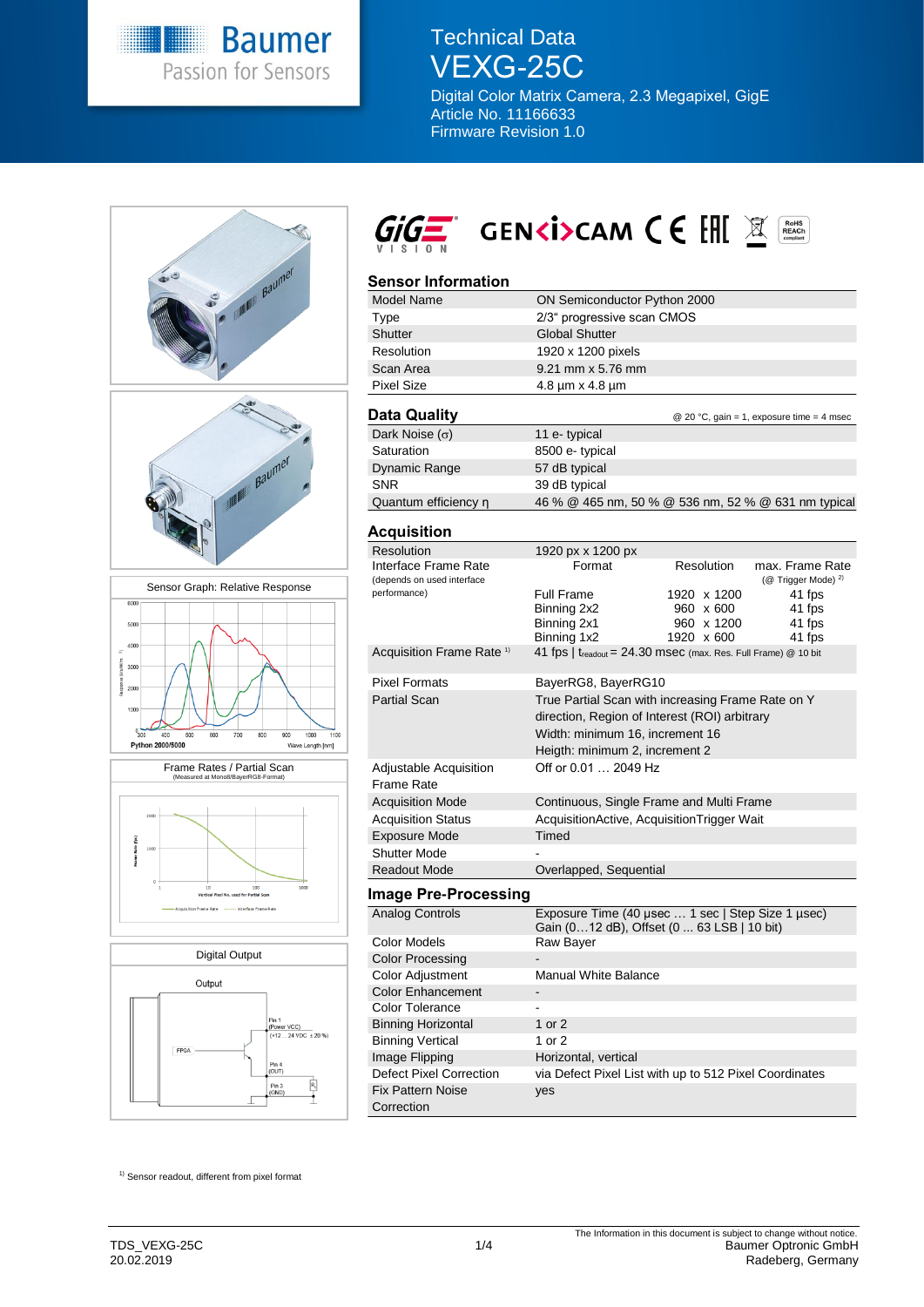



t<br>'delav trigger

## **Process Synchronization**

| <b>Trigger Mode</b>        | Off (Free Running), On (Trigger)                                                  |
|----------------------------|-----------------------------------------------------------------------------------|
| Trigger Overlap Type       | Readout                                                                           |
| <b>Trigger Sources</b>     | Hardware (Line0), Software or Off                                                 |
|                            | fixed Trigger Delay out of treadout: 1)                                           |
|                            | 12 usec @ 10 bit                                                                  |
|                            | max. Trigger Delay during treadout. <sup>1)</sup>                                 |
|                            | 12 µsec @ 10 bit                                                                  |
| Trigger Delay              |                                                                                   |
| <b>External Flash Sync</b> | via Exposure Active                                                               |
|                            | $t_{\text{delay flash}} \leq 3$ µSeC, $t_{\text{duration}} = t_{\text{exposure}}$ |
|                            |                                                                                   |
| Digital I/Os               |                                                                                   |
| Lines                      | Input: Line 0, Output: Line1                                                      |
| <b>Output Sources</b>      | Off, ExposureActive                                                               |
| Line Debouncer             | Low and high signal separately selectable                                         |
|                            | Debouncing Time 0  5 msec, Step Size: 1 usec                                      |
| Memory                     |                                                                                   |
|                            | 7 MB                                                                              |
| Image Buffer               |                                                                                   |
|                            | 1 Images (Trigger Mode) / 1 Image (Free Running Mode)                             |
| Non-volatile Memory        | 128 kb                                                                            |
|                            |                                                                                   |

#### **Network Interface Data**

| Interface                        | Gigabit Ethernet 1000BASE-T 1000 Mbits/sec |            |                                                       |
|----------------------------------|--------------------------------------------|------------|-------------------------------------------------------|
|                                  | <b>Fast Ethernet</b>                       | 100 BASE-T | 100 Mbits/sec                                         |
| <b>Ethernet IP Configuration</b> | Persistent IP, DHCP, LLA                   |            |                                                       |
| Packet Size                      | 576  9000 Byte, Jumbo Frames supported     |            |                                                       |
| Image Buffer                     |                                            |            | 1 Images (Trigger Mode) / 1 Image (Free Running Mode) |
|                                  |                                            |            |                                                       |

# **GigE Vision® Features**

| Events<br>Transmission via Asynchronous<br>Message Channel |                                  |
|------------------------------------------------------------|----------------------------------|
| <b>Frame Counter</b>                                       | up to $2^{32}$                   |
| Payload Size                                               | $04608000$ Byte                  |
| Timestamp                                                  | 64 bit                           |
| Packet Delay                                               | $0.2^{32} - 1$ Ticks             |
| Packet Resend                                              | Resend Buffer: 48 MB (16 Images) |
| GigE Vision                                                | v2.0 (v1.2 backward compatible)  |

### **Interfaces and Connectors**

| Data and Power Interface | <b>Fast Ethernet</b>                                      |                                     | Gigabit Ethernet Transfer Rate 1000 Mbits/sec<br>Transfer Rate 100 Mbits/sec   |
|--------------------------|-----------------------------------------------------------|-------------------------------------|--------------------------------------------------------------------------------|
|                          | 8P8C Modular Jack (RJ45)<br>Connector:<br>screw lock type |                                     |                                                                                |
|                          |                                                           | Pin Assignment: $1 - MX1+$          | $5 - MX3$                                                                      |
|                          |                                                           | $2 - MX1$ -                         | $6 - MX2$ -                                                                    |
|                          |                                                           | $3 - MX2 +$                         | $7 - MX4 +$                                                                    |
|                          |                                                           | $4 - MX3 +$                         | $8 - MX4 -$                                                                    |
| Process Interface        | Connector:                                                | M8/4-pin (SACC-DSI-M 8MS-4CON-L180) |                                                                                |
|                          | Assignment: 1 - VCC                                       |                                     | $3 - GND$                                                                      |
| Caution                  |                                                           | (Power and OUT)                     | (Power and IN)                                                                 |
|                          |                                                           | $2 - IN +$                          | $4 - OUT$                                                                      |
|                          | device.                                                   |                                     | * Note I/Os: Ground loops are to be avoided and can lead to destruction of the |

1) Sensor readout, different from pixel format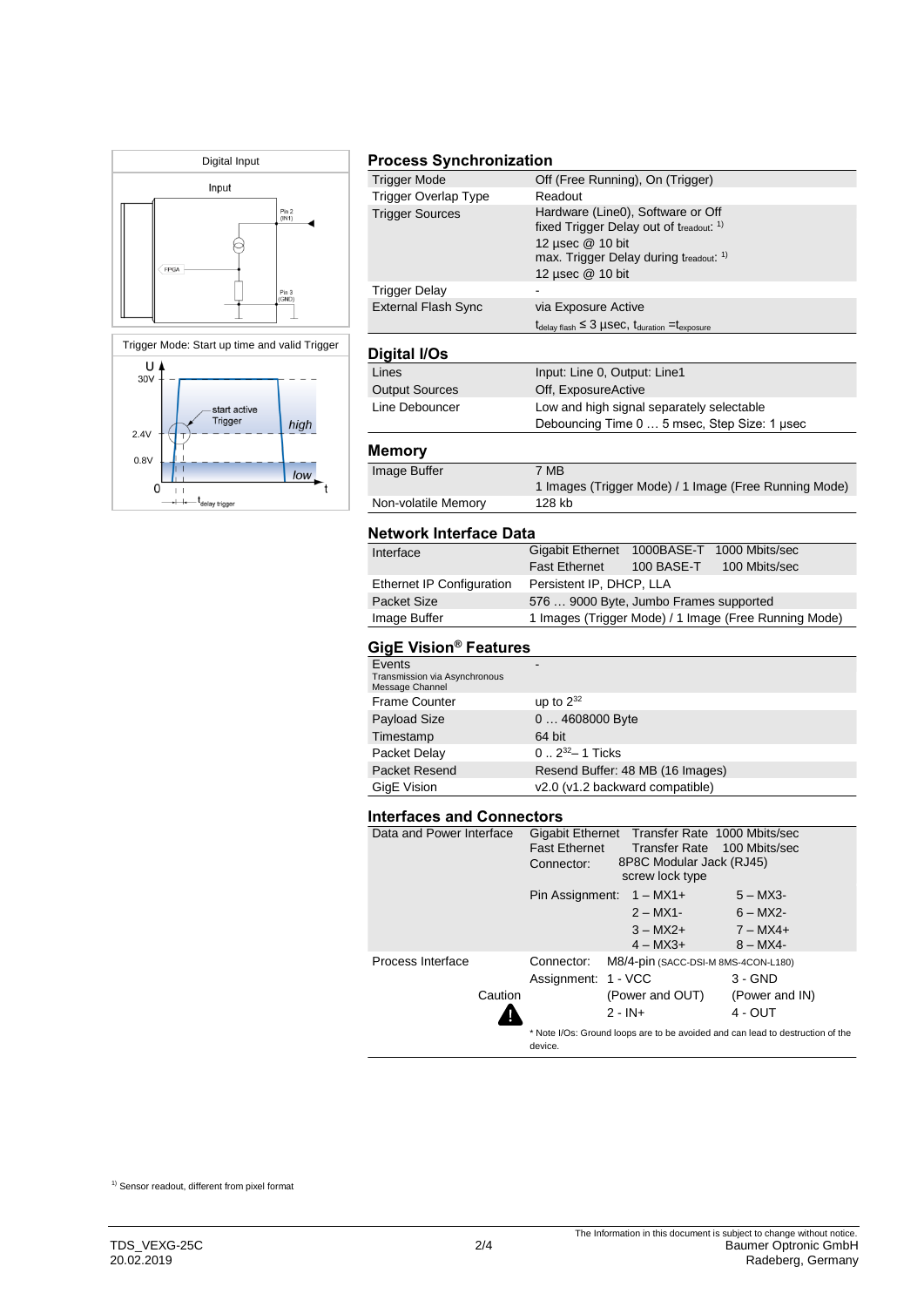